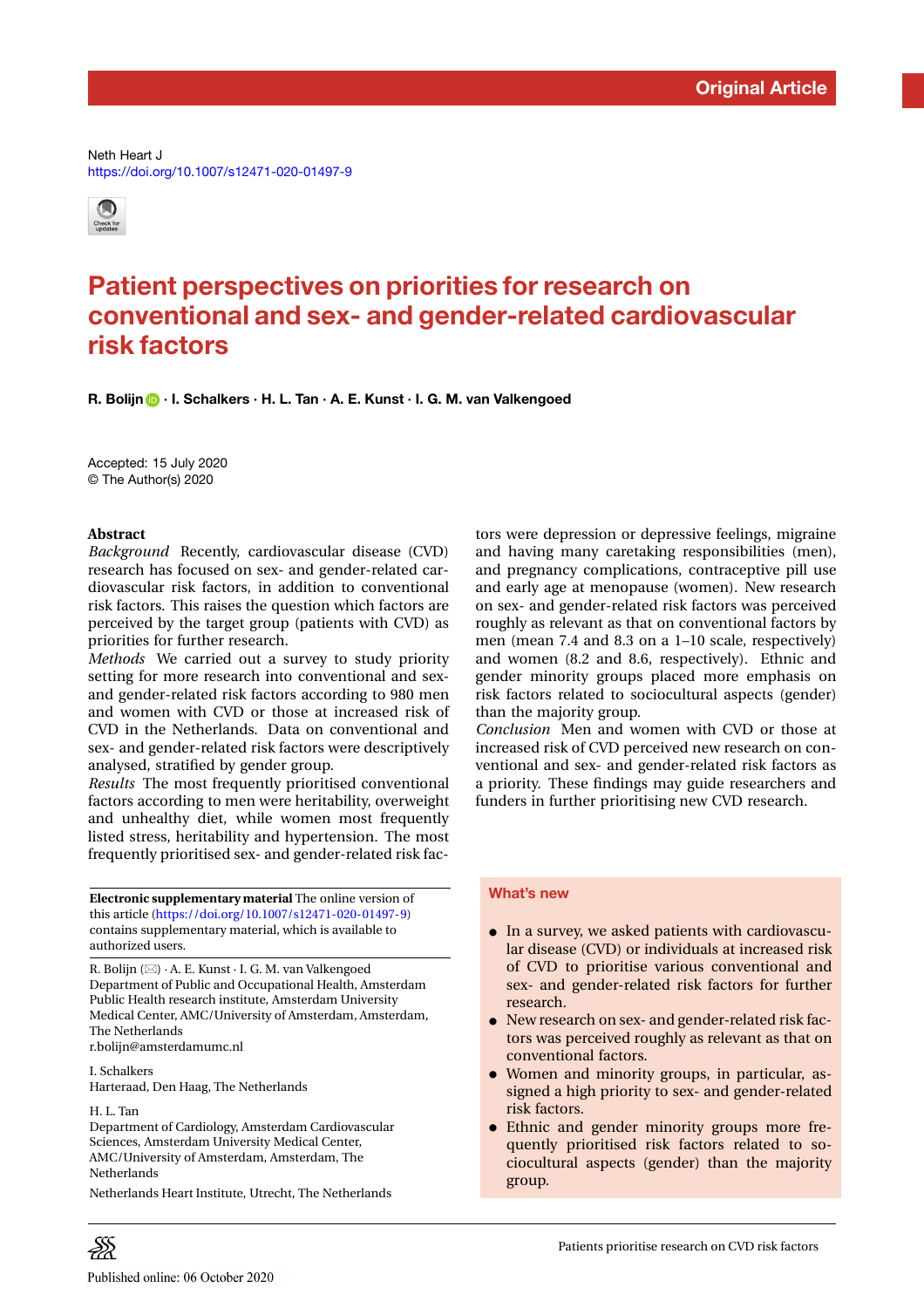**Keywords** Sex differences · Gender differences · Cardiovascular risk factors · Prevention · Patient participation · Research priorities

#### **Introduction**

Differences in the burden and risk of cardiovascular disease (CVD) between men and women have been widely reported across populations [\[1\]](#page-5-0). For instance, men develop CVD at a younger age and are more likely to present with coronary heart disease as a first sign of CVD, whereas women are more likely to develop heart failure or cerebrovascular disease as a first event [\[2\]](#page-5-1). The underlying mechanisms for this differential CVD risk are still largely unknown.

Differences in the occurrence and effects of conventional CVD risk factors may be partly responsible for the differential CVD risk [\[3\]](#page-5-2). For instance, women with diabetes mellitus have a 40% higher risk of incident coronary heart disease than men with diabetes [\[4\]](#page-5-3). In addition, emerging evidence shows strong associations between CVD and sex (a biological concept involving physical and physiological features) or sexrelated factors. For instance, pregnancy-induced hypertension and preeclampsia are associated with future maternal CVD risk [\[5\]](#page-5-4).

Moreover, novel evidence suggests that CVD risk might be associated with factors related to gender (a sociocultural concept including socially constructed roles, expectations, behaviours, expressions and identities of girls, women, boys, men and gender diverse people). For instance, recurrent acute coronary syndrome and major adverse cardiac events are associated with characteristics related to a more feminine gender (e.g. not being the primary earner or being primarily responsible for household work), independently of sex [\[6\]](#page-5-5). Since the mechanistic pathways remain unclear, there is a need for further investigation of sex- and gender-related risk factors in health research, as previously recommended, for example in the European Union's research and innovation programme Horizon 2020 [\[7\]](#page-5-6).

The increased attention for research into sex- and gender-related CVD risk in men and women raises the question which risk factors are perceived by the target group, for example men and women with CVD or those at increased risk of CVD, as priorities for further research and whether they perceive this additional research as relevant. The importance of patient and public involvement in health research has been increasingly acknowledged and implemented, for instance in the research agenda of the Dutch Heart Foundation [\[8\]](#page-5-7). Using patients' everyday experiential knowledge in research has shown to improve the relevance, quality and applicability of research outcomes, as it complements professional and scientific knowledge [\[9,](#page-5-8) [10\]](#page-5-9).

Therefore, we carried out a survey to study the prioritisation of conventional risk factors and of sex- and gender-related risk factors for future research according to men and women with CVD or those at increased CVD risk in the Netherlands.

#### **Methods**

#### *Study design*

We invited all 2369 members of a panel of the national Dutch CVD patients' association (*Harteraad*) to take part in an online survey. This panel consists of CVD patients, individuals who are, in some way, related to CVD patients (partners, parents/legal guardians and caregivers) and individuals at increased risk of CVD (self-reported, e.g. those with diabetes, hypertension or overweight). The panel regularly receives surveys from healthcare professionals, researchers and policymakers on their experiences with cardiovascular health.

#### *Survey*

On 15 November 2018, the panel received an email invitation with a hyperlink to an anonymous online survey (in Dutch) that was available for 7 weeks. Completion of the survey was voluntary. No personal reminder could be sent because the survey was anonymous and a general reminder would pose too great a burden on the panel at large. As the Dutch Medical Research Involving Human Subjects Act did not apply to this study, explicit ethical approval was not needed.

The survey included instructions and a brief introduction into the topic, followed by general questions on sociodemographic variables (age, country of birth, parents' country of birth, sex, gender identity [personal perception of one's own gender: man, woman, non-binary, gender fluid, transgender, transsexual, other], and educational level) and history of CVD. As a measure for priority setting, we asked respondents to choose a maximum of 3 out of 16 conventional risk factors (mentioned on the website of the Dutch Heart Foundation [\[11\]](#page-5-10); see Tab. 1 in Electronic Supplementary Material) on which they would like to spend a fictional research budget for new research within their gender group ('Imagine that you can spend one million euros on more research on risk factors in your gender group. On which studies would you spend this money? You can choose a maximum of three'). Respondents could explain their choice in an opentext field ('If you wish, you can elaborate on your choice of risk factor(s) below').

As a measure of perceived relevance of new research on their chosen risk factors, we asked respondents to rate the importance of their budget allocation on a scale from 1 to 10 ('How important do you think it is to spend this money on new research on at least one of the three chosen risk factors? With '1', you indicate that you think it is not important at all new research will be initiated, and with '10', you indicate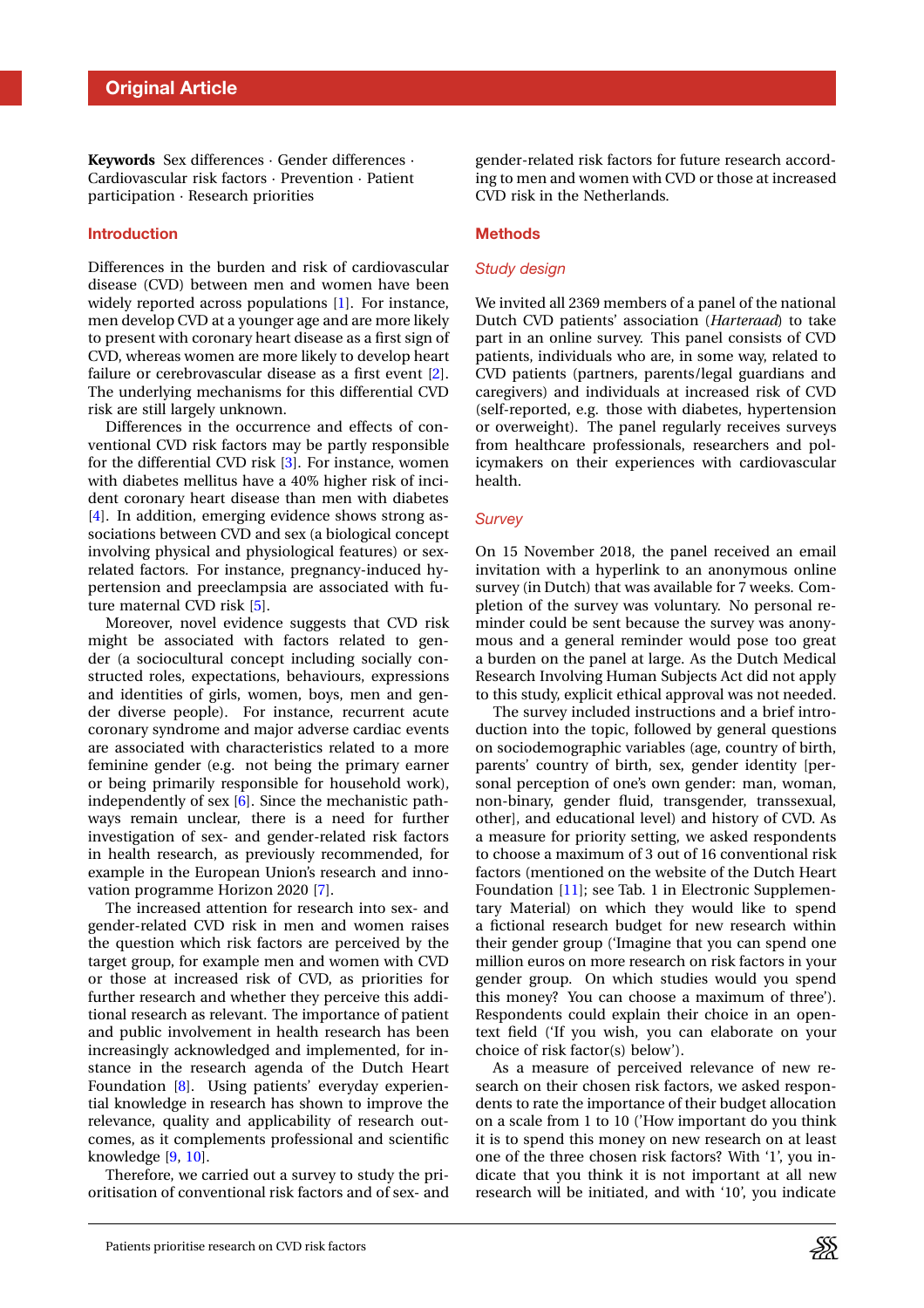that you think it is very important new research will be initiated').

We asked the same questions for 19 sex- and gender-related risk factors (Tab. 2 in Electronic Supplementary Material). These were characteristics, behaviours or conditions that were not considered conventional, such as hypertension and stress [\[11\]](#page-5-10), and that were chosen based on previous research [\[3,](#page-5-2) [12–](#page-5-11)[20\]](#page-5-12).

Finally, to identify any other factors that might be related to CVD risk according to the respondents, they could suggest additional factors in an open-text field. All questions were closed-ended, except the 3 opentext field questions.

#### *Data and statistical analyses*

The survey was anonymous and we did not track whether invitees filled in the form. Since it was not possible to check whether respondents who did not complete the survey filled in a complete second version at a later time, we used questionnaires with fully completed closed-ended questions in our data analyses (*n*= 980).

We analysed sociodemographic data and history of CVD descriptively, depicting them as percentage and mean ± standard deviation (SD). Gender group was based on the individual's sex at birth combined with self-reported gender identity, and classified into cisgender men (those identifying as men or who were assigned the male sex at birth), cisgender women (those identifying as women or who were assigned the female sex at birth) and other gender groups. Ethnicity was defined using the validated country of birth indicator, by combining the individual's country of birth with the parental countries of birth. We distinguished between a Dutch, non-Western migration and Western migration background [\[21,](#page-5-13) [22\]](#page-5-14). Educational level was classified into high level (higher vocational schooling or university) and other.

All data on conventional and sex- and genderrelated risk factors were descriptively analysed as mean ± SD, stratified by gender group. All analyses were performed in IBM SPSS Statistics 25. The opentext field questions were summarised, but not further analysed.

#### *Post hoc sample*

Þ

After the first survey, we distributed a shortened version of it to a convenience sample of 52 women with a non-Western migration background, who were recruited at local markets in Amsterdam, the Netherlands. We studied this group of women specifically because previous research has shown that they are a potentially overlooked high-risk group for CVD [\[23,](#page-5-15) [24\]](#page-5-16). Using this post hoc sample, we were also able to include a larger and more heterogeneous group of respondents with a non-Western migration background.

#### **Results**

Of the 2369 panel members, 1198 commenced the survey, of which 980 completed it (41% response rate; 82% completion rate). A total number of 552 respondents (56%) were cisgender men (henceforth: men), 419 (43%) were cisgender women (henceforth: women) and 9 (1%) reported another gender identity (Tab. [1\)](#page-2-0). The baseline characteristics of the gender groups were mostly similar, although more men and respondents reporting another gender identity were 60 years or older than women. Of the 218 uncompleted surveys, baseline characteristics of 144 respondents were available, which were similar to those of the 980 respondents who completed the survey (data not shown).

#### *Conventional risk factors*

Of the 16 conventional risk factors, heritability was the most frequently prioritised by men (35%), closely followed by overweight and a generally unhealthy diet (Fig. [1a](#page-3-0)). More than half of the women chose stress as a priority for further research, followed by heritability and hypertension. Around 26% of men and 30% of women elaborated on their choices (Tab. 3 in Electronic Supplementary Material). For instance, the high priority for heritability (frequently labelled as 'genetics') was often linked to a high CVD frequency in the family, without explicit consideration of the possibility of shared (unhealthy) lifestyles within the family.

#### *Sex- and gender-related risk factors*

Of the 19 listed sex- and gender-related risk factors, more than half of the men chose depression or depressive feelings as a priority for further research, followed by migraine and having many caretaking responsibilities (Fig. [1b](#page-3-0)). Women most frequently prioritised pregnancy complications (33%), closely followed by contraceptive pill use and early age at

|       | <b>Table 1</b> Baseline characteristics, stratified by gender |  |  |
|-------|---------------------------------------------------------------|--|--|
| group |                                                               |  |  |

<span id="page-2-0"></span>

|                                                | Men<br>$(n=552)$ | Women<br>$(n=419)$ | Other gender<br>$(n=9)$ |  |  |
|------------------------------------------------|------------------|--------------------|-------------------------|--|--|
| Age $\geq 60$ years                            | 85               | 49                 | 89                      |  |  |
| Ethnic origin                                  |                  |                    |                         |  |  |
| Dutch                                          | 90               | 92                 | 56                      |  |  |
| - Western migration<br>background              | 9                | $\overline{7}$     | 44                      |  |  |
| - Non-Western migration<br>background          | 1                | 1                  | $\mathbf{0}$            |  |  |
| <b>High educational level</b>                  | 49               | 42                 | 33                      |  |  |
| History of CVD                                 | 84               | 77                 | 89                      |  |  |
| $-\leq 60$ years at first event                | 62               | 79                 | 75                      |  |  |
| All values are %<br>CVD cardiovascular disease |                  |                    |                         |  |  |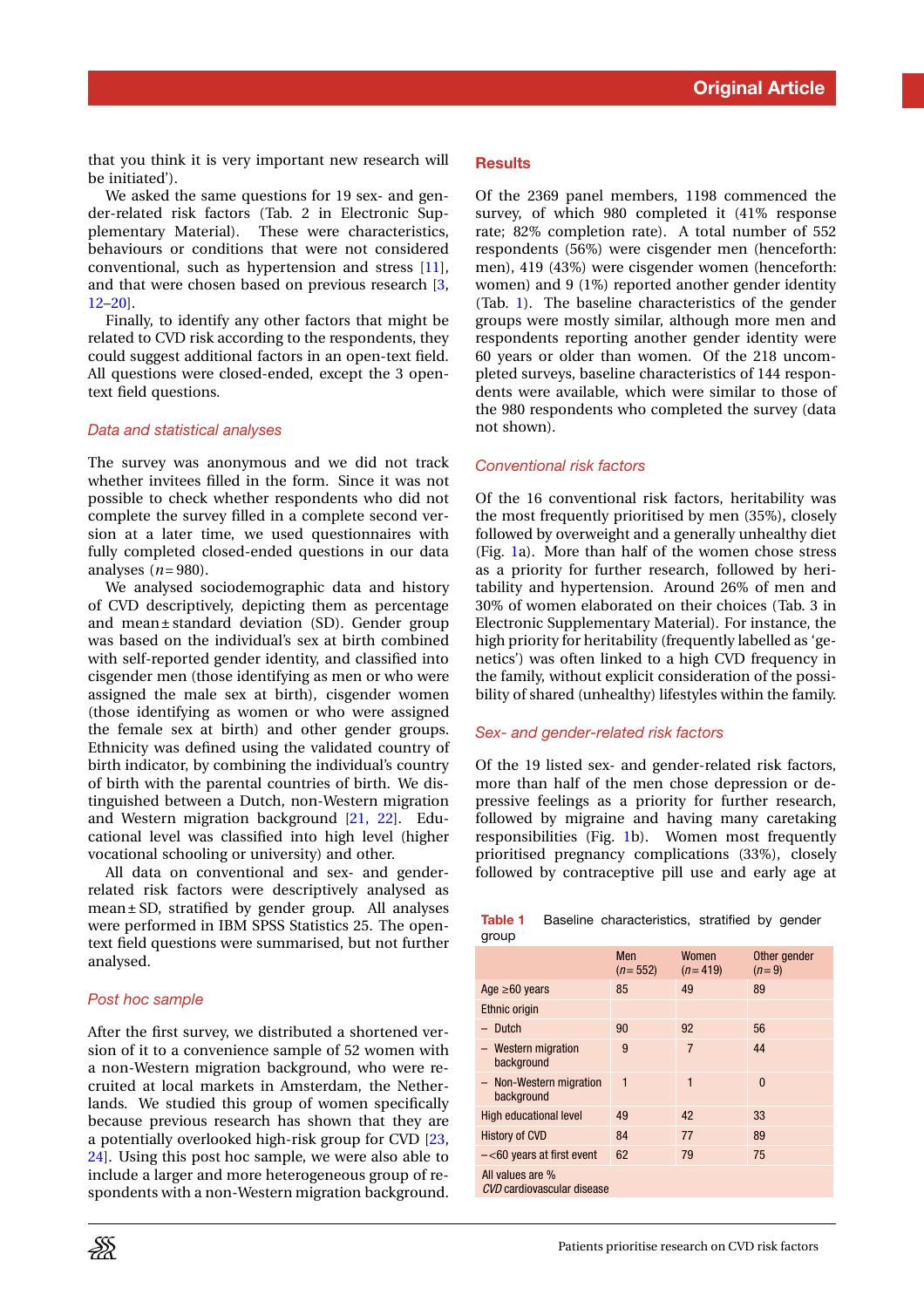## **Original Article**

<span id="page-3-0"></span>**Fig. 1 a**, **b** Prioritisation of cardiovascular risk factors for further research (in percentages), by men and women, ordered from high to low (based on men). **a** Conventional risk factors. **b** Sex- and gender-related risk factors



menopause. Around 13% of men and 17% of women elaborated on their choices, with similar reasons as those for the conventional risk factors (Tab. 3 in Electronic Supplementary Material). For instance, some respondents reported that their pregnancy complication or migraine may have been the cause of their CVD.

## *Budget allocation and additional risk factors*

Among men, the mean score with regards to budget allocation for their 3 chosen sex- and gender-related risk factors was  $7.4 \pm 1.5$ , slightly lower than that for conventional risk factors  $(8.3 \pm 1.2)$ . Among women, the importance of sex- and gender-related risk factors was rated more similar to that of conventional risk factors  $(8.6 \pm 1.2 \text{ vs } 8.2 \pm 1.4)$ .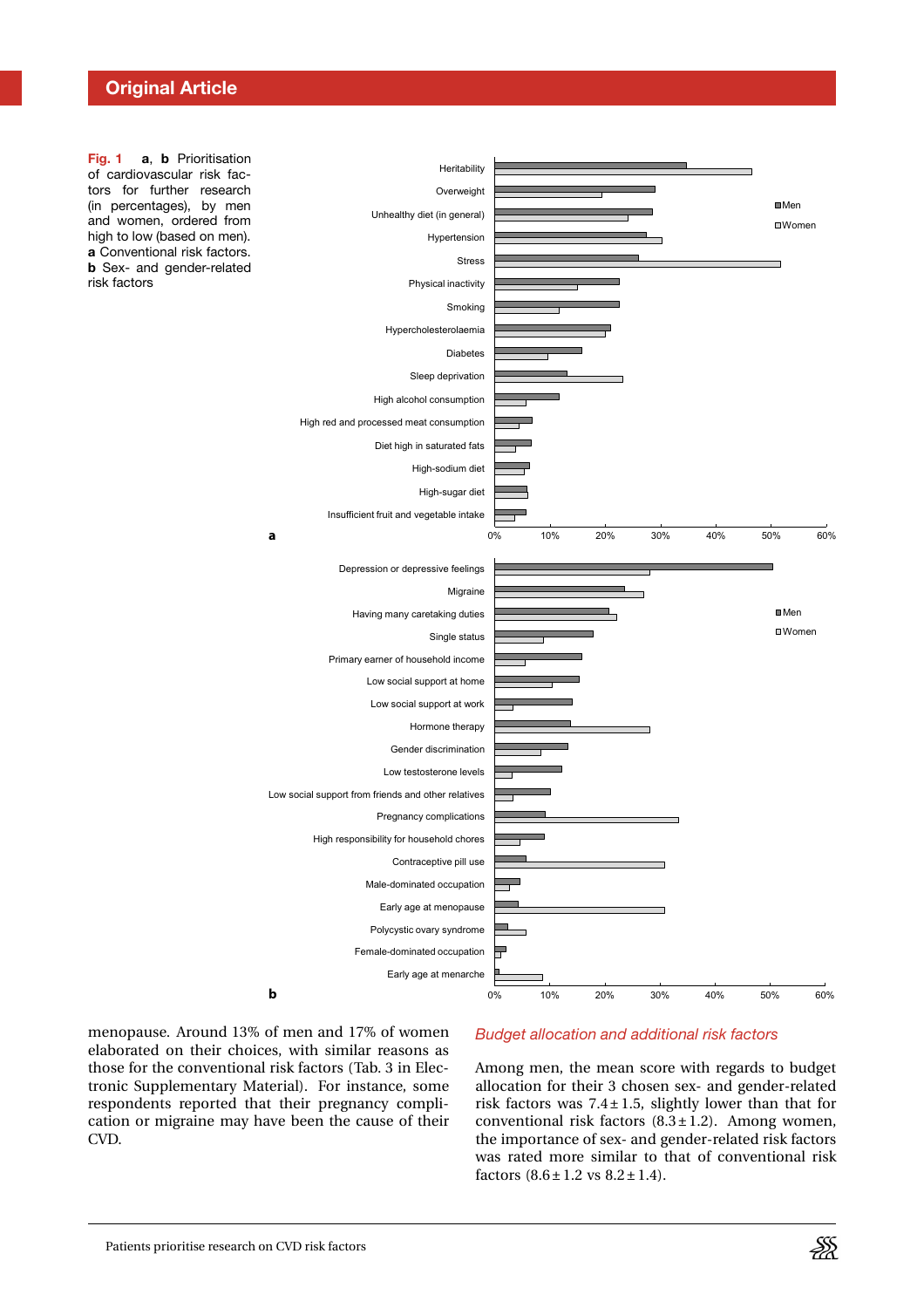In the open-text field, around 18% of men and 25% of women mentioned additional risk factors, such as variations on previously mentioned risk factors (e.g. late age at menopause), comorbidities and associated treatments (e.g. cancer and chemotherapy), (chronic) medication use and environmental factors (e.g. particulate matter).

## *Stratified groups*

Among non-cisgender respondents (*n*= 9) and respondents with a non-Western migration background  $(n=11)$ , we observed slightly different response patterns. For instance, heritability was not a priority according to men and women with a non-Western migration background, whereas stress was additionally prioritised by men with a non-Western migration background. Furthermore, depression or depressive symptoms (by women with a non-Western migration background) and gender discrimination (by non-cisgender respondents) were additionally identified as priorities (data not shown).

## *Post hoc sample*

Results based on our post hoc sample of 52 women with a non-Western migration background were consistent with those based on the minority respondents of the panel. Hypertension, diabetes and stress (rather than heritability) were reported as priorities for further research. Moreover, the women in the post hoc sample more often deemed both sex-related (e.g. pregnancy complications) and gender-related risk factors (e.g. gender discrimination) priorities for new research than the majority panel did (data not shown).

## **Discussion**

Our study on patient perspectives on priorities for research shows that men and women with CVD or those at increased risk of CVD prioritise various conventional and sex- and gender-related risk factors for further research. New research on sex- and genderrelated risk factors was perceived roughly as relevant as that on conventional factors. Women and minority groups, in particular, assigned a high priority to sexand gender-related risk factors.

## *Study limitations*

Our study has some limitations. First, we targeted CVD patients specifically as we were interested in patient perspectives on prioritisation of risk factors for additional research. As a result, our findings may be less generalisable to the general Dutch population, which is younger and at lower CVD risk than our study population.

Second, the convenience sample of women with a non-Western migration background was recruited via an alternative route and most of these women did not have CVD. However, this group reported similar priorities as the ethnic minority subgroup included in the panel, suggesting that the lack of a CVD history does not explain the differences between the majority and minority groups.

Third, although our findings provide relevant information on priority setting for research in patients with CVD or in individuals at increased CVD risk, our study offers only limited insight into the reasons and motivations behind this priority setting. For instance, differences in reasons for prioritisation of risk factors between men and women could not be established due to a low response to questions requesting elaboration of choices. Nevertheless, our findings suggest that choices were frequently based on personal experiences. These experiences, for instance with sex- and gender-related risk factors in clinical practice, could be further investigated.

## *Minority populations*

Ethnic minority populations might be at a higher risk of CVD than majority populations [\[25,](#page-5-17) [26\]](#page-5-18). Accordingly, European guidelines have emphasised the need for more research on CVD risk in these groups [\[27\]](#page-5-19). We found that minority respondents prioritised risk factors related to sociocultural aspects (e.g. gender discrimination) frequently, more so than the majority panel. This may reflect a higher exposure to sex- and gender-related risk factors or an increased vulnerability to their impact among men and women from minority groups [\[28,](#page-5-20) [29\]](#page-5-21).

## **Conclusion**

Men and women with CVD or those at increased risk of CVD perceived not only new research on conventional risk factors as relevant, but also research on sex- and gender-related risk factors. We recommend researchers to address both groups of risk factors in their future research to investigate unknown underlying mechanisms, as well as to improve existing or implement new awareness campaigns on already established risk factors. In addition, we encourage funders of CVD research to also consider sex- and genderrelated risk factors by prioritising the further implementation of sex and gender in the design, analysis and interpretation of CVD research projects. Since risk differences between men and women have also been observed in other chronic diseases [\[30\]](#page-5-22), we recommend considering priority setting for research into conventional and sex- and gender-related risk factors for other chronic diseases as well.

**Funding** This work was supported by a grant from the ZonMw Gender and Health Program, grant number 849200008.